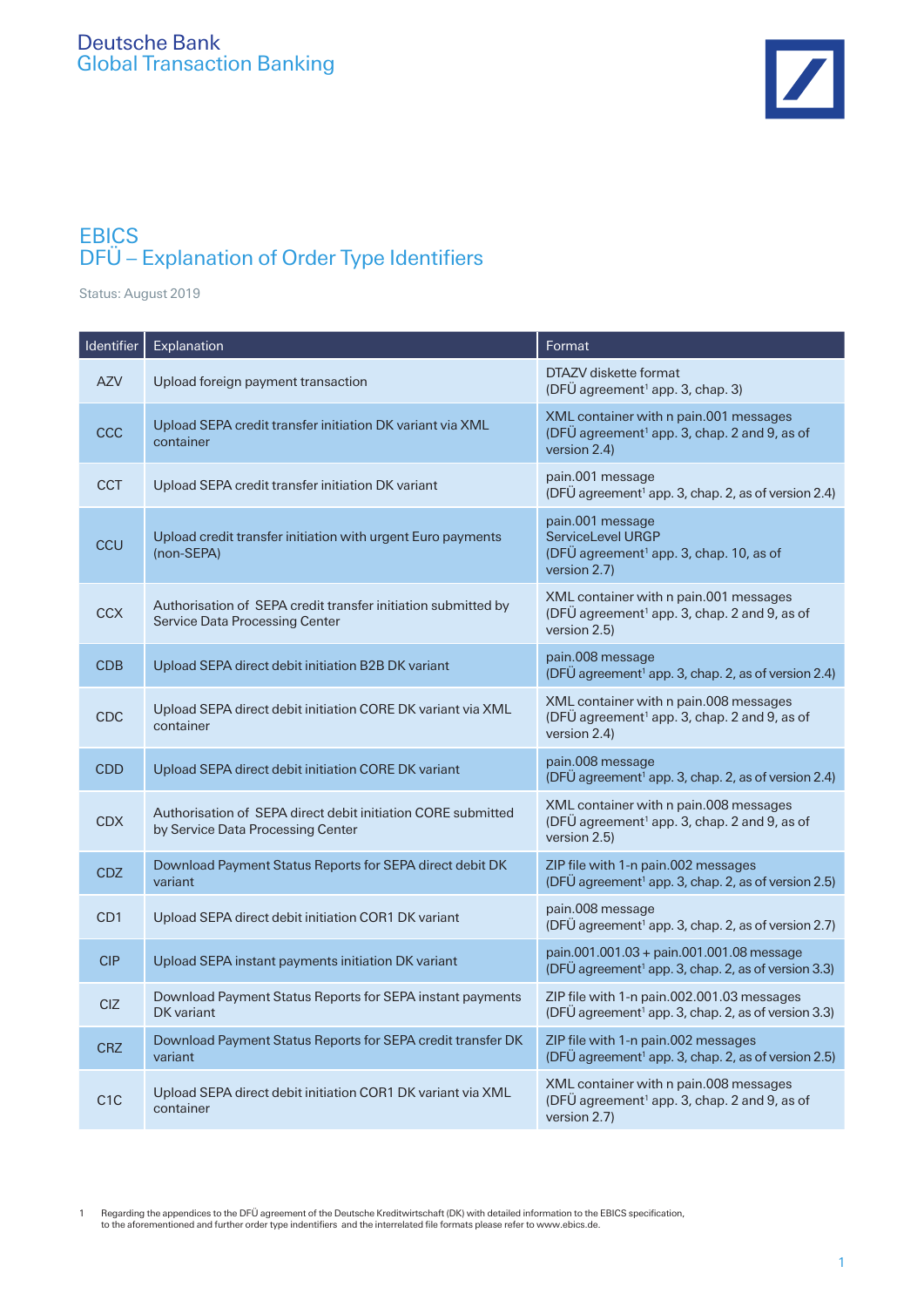| Identifier       | Explanation                                                                                                                                                                       | Format                                                                                                             |
|------------------|-----------------------------------------------------------------------------------------------------------------------------------------------------------------------------------|--------------------------------------------------------------------------------------------------------------------|
| C1X              | Authorisation of SEPA direct debit initiation COR1 submitted<br>by Service Data Processing Center                                                                                 | XML container with n pain.008 messages<br>(DFÜ agreement <sup>1</sup> app. 3, chap.2 and 9, as of<br>version 2.7)  |
| C29              | Download resolution of investigation information related to<br>customer payment cancellation requests initiated via<br>camt.055 XML format.                                       | camt.029.001.04-Nachricht (ISO 20022<br>ResolutionOfInvestigationV04)                                              |
| C <sub>2</sub> C | Upload SEPA direct debit initiation B2B DK variant via XML<br>container                                                                                                           | XML container with n pain.008 messages<br>(DFÜ agreement <sup>1</sup> app. 3, chap. 2 and 9, as of<br>version 2.4) |
| C2X              | Authorisation of SEPA direct debit initiation B2B submitted by<br><b>Service Data Processing Center</b>                                                                           | XML container with n pain.008 messages<br>(DFÜ agreement <sup>1</sup> app. 3, chap.2 and 9, as of<br>version 2.5)  |
| C52              | Download customer account report DK variant                                                                                                                                       | ZIP file with 1-n camt.052 messages<br>(DFÜ agreement <sup>1</sup> app. 3, chap. 7, as of version 2.4)             |
| C <sub>53</sub>  | Download customer statement report DK variant                                                                                                                                     | ZIP file with 1-n camt.053 messages<br>(DFÜ agreement <sup>1</sup> app. 3, chap. 7, as of version 2.4)             |
| C <sub>54</sub>  | Download customer debit/credit notification (batch booking<br>file) DK variant                                                                                                    | ZIP file with 1-n camt.054 messages<br>(DFÜ agreement <sup>1</sup> app. 3, chap. 7, as of version 2.4)             |
| C <sub>55</sub>  | Upload customer payment cancellation request to recall SEPA<br>transactions (credit transfers and direct debits) which have<br>already been sent or will be sent by the customer. | camt.055.001.03-Nachricht<br>(ISO 20022)<br>CustomerPaymentCancellationRequestV03)                                 |
| <b>DKI</b>       | Download foreign exchange rate information <sup>2</sup>                                                                                                                           | <b>Textfile</b>                                                                                                    |
| <b>DTE</b>       | Upload domestic urgent Euro payment transaction                                                                                                                                   | DTAUS0 diskette format<br>(DFÜ agreement <sup>1</sup> app. 3, chap. 1)                                             |
| <b>DTI</b>       | Download batch booking file                                                                                                                                                       | DTAUS0 diskette format<br>(DFÜ agreement <sup>1</sup> app. 3, chap. 1)                                             |
| <b>ESA</b>       | Upload credit transfer and direct debit initiation                                                                                                                                | <b>EDIFACT</b>                                                                                                     |
| <b>EUE</b>       | Upload foreign urgent Euro payment transaction                                                                                                                                    | DTAZV diskette format<br>(DFÜ agreement <sup>1</sup> app. 3, chap. 3)                                              |
| <b>HAC</b>       | EBICS Customer acknowledgement (XML format)                                                                                                                                       | pain.002 message<br>(DFÜ agreement <sup>1</sup> app. 1, chap. 10)                                                  |
| <b>HVT</b>       | Retrieve transaction details for Distributed Electronic Signature<br>(VEU)                                                                                                        | <b>EBICS</b> protocol<br>(DFÜ agreement <sup>1</sup> app. 1, chap. 8)                                              |
| <b>HVZ</b>       | Download overview with additional information for Distributed<br>Electronic Signature (VEU)                                                                                       | <b>EBICS</b> protocol<br>(DFÜ agreement <sup>1</sup> app. 1, chap. 8)                                              |
| <b>POZ</b>       | Upload POZ direct debit initiation                                                                                                                                                | DTAUS0 diskette format<br>(DFÜ agreement <sup>1</sup> app. 3, chap. 1)                                             |
| <b>RFT</b>       | Upload request for transfer                                                                                                                                                       | SWIFT MT101                                                                                                        |
| <b>STA</b>       | Download customer statement message                                                                                                                                               | SWIFT MT940                                                                                                        |
| <b>VMK</b>       | Download interim transaction report                                                                                                                                               | SWIFT MT942                                                                                                        |

Regarding the appendices to the DFÜ agreement of the Deutsche Kreditwirtschaft (DK) with detailed information to the EBICS specification,<br>to the aforementioned and further order type indentifiers and the interrelated file

The foreign exchange rates contained in the file are not legally binding and are for information purposes only. Although the rates have been gathered from<br>reliable sources, their completeness, accuracy and currentness cann